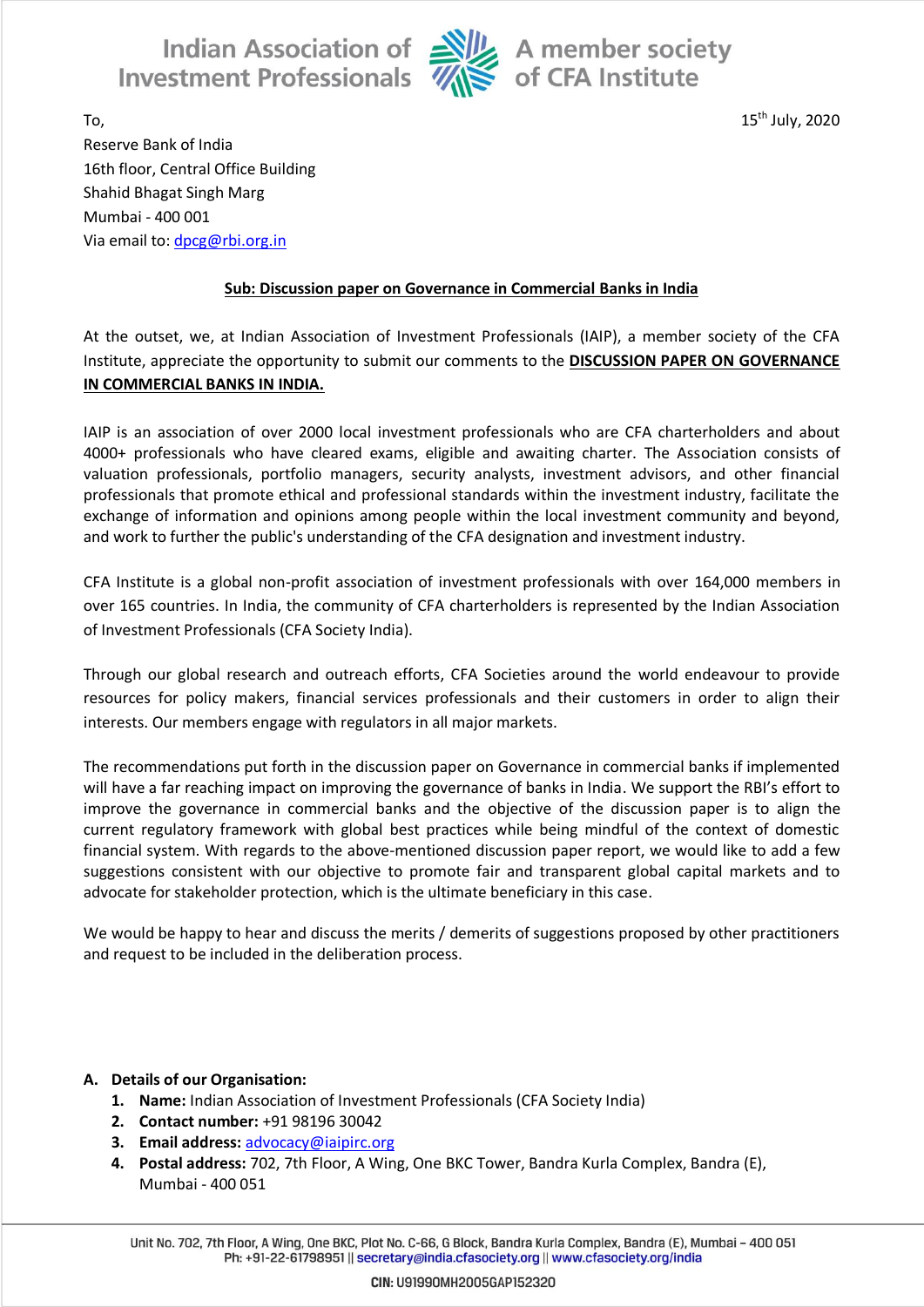

## **B. Key Contributors:**

| Abhishek Bhuwalka, CFA                         | Naveen B Sharma, CFA Rashmi Modi, CFA |                                        | Shamit Chokshi, CFA |
|------------------------------------------------|---------------------------------------|----------------------------------------|---------------------|
| Sivananth Ramachandran, CFA Vidhu Shekhar, CFA |                                       | Ashwini Damani, CFA                    |                     |
| Om Jha, CFA                                    | Soham Das, CFA                        | Shwetabh Sameer, CFA Kshitiz Jain, CFA |                     |

## **C. Suggestions / Comments:**

| Name of Entity/Person: Indian Association of Investment Professionals (CFA Society India)<br>Contact Number & Email Address: +91 9819630042(Rajendra Kalur, CFA) ; advocacy@iaipirc.org |                                                                                                                                                                                                                                                                                                                                                                                                                                                                                                                                                                                                                                                                                       |                                                                                                                                                                                                                                                                                                                                                                                                                                                                                                                             |                                                                                                                                                                                                                                                                                                                                                                                                                                                                                                                                                                                                                                                                                                             |  |  |
|-----------------------------------------------------------------------------------------------------------------------------------------------------------------------------------------|---------------------------------------------------------------------------------------------------------------------------------------------------------------------------------------------------------------------------------------------------------------------------------------------------------------------------------------------------------------------------------------------------------------------------------------------------------------------------------------------------------------------------------------------------------------------------------------------------------------------------------------------------------------------------------------|-----------------------------------------------------------------------------------------------------------------------------------------------------------------------------------------------------------------------------------------------------------------------------------------------------------------------------------------------------------------------------------------------------------------------------------------------------------------------------------------------------------------------------|-------------------------------------------------------------------------------------------------------------------------------------------------------------------------------------------------------------------------------------------------------------------------------------------------------------------------------------------------------------------------------------------------------------------------------------------------------------------------------------------------------------------------------------------------------------------------------------------------------------------------------------------------------------------------------------------------------------|--|--|
| Sr.<br>No.                                                                                                                                                                              | <b>Recommendation in the Report</b><br>to which the comment pertains                                                                                                                                                                                                                                                                                                                                                                                                                                                                                                                                                                                                                  | <b>Suggestion/Comments</b>                                                                                                                                                                                                                                                                                                                                                                                                                                                                                                  | Rationale                                                                                                                                                                                                                                                                                                                                                                                                                                                                                                                                                                                                                                                                                                   |  |  |
| 1.                                                                                                                                                                                      | 2.1 - Applicability<br>(ii) State Bank of India,<br>Nationalised Banks and Regional<br>Rural Banks, except in so far as<br>what is prescribed is not<br>inconsistent with provisions of<br>specific statutes applicable to<br>them or in case where the major<br>shareholder/promoter viz.,<br>Government of India retains its<br>instructions.                                                                                                                                                                                                                                                                                                                                       | RBI should consider applying<br>the governance rules to all<br>types of banks uniformly to<br>create a level playing field<br>and plug any loop holes.                                                                                                                                                                                                                                                                                                                                                                      | Currently, the rules are applicable<br>to nationalized banks where<br>government is the promotor/major<br>shareholder only if government of<br>India retains its existing provision,<br>so any instructions from<br>government can override any of the<br>provisions in this regulation.<br>As nationalized banks are a major<br>section of India's banking industry,<br>this can lead to differential<br>regulations and dilution of bank<br>corporate governance standards.                                                                                                                                                                                                                               |  |  |
| 2.                                                                                                                                                                                      | 7.2.Selection/Appointment<br>6. To build a robust culture of<br>sound governance practice,<br>professional management of<br>banks and to adopt the principle<br>of separating ownership from<br>management, it is desirable to<br>limit the tenure of the WTDs or<br>CEOs. Therefore, it is felt that 10<br>years is an adequate time limit<br>for a promoter / major<br>shareholder of a bank as WTD or<br>CEO of the bank to stabilise it's<br>operations and to transition the<br>managerial leadership to a<br>professional management. This<br>will not only help in achieving the<br>separation of ownership from<br>management but also reinforce a<br>culture of professional | In principle, the best way to<br>improve corporate<br>governance would be to<br>ensure that boards are fully<br>independent and<br>empowered.<br>But, we understand and<br>support that in practice<br>there is a need to put an<br>upper cap on CEO tenure for<br>banks as banks also have a<br>fiduciary responsibility.<br>The discussion paper does a<br>great work in empowering<br>the boards and increasing<br>responsibility of<br>independent directors.<br>These measures are the<br>right steps in the direction | We understand that there is a case<br>of application of CEO allegiance<br>hypothesis which suggests that with<br>greater tenure and familiarity with<br>the CEO, relationships will favor the<br>CEO versus shareholder interest.<br>We agree that, the limits on CEO<br>tenure and the practice of giving a 3<br>year gap for being eligible for re-<br>appointment ensures reduction in<br>incidents of bank CEOs becoming<br>more powerful than the boards and<br>relationships with CEOs. The tenure<br>caps for bank CEOs is also a<br>common practice in Japanese<br>banking industry.<br>In the essay "Why Not a CEO Term<br>Limit? " (Boston University Law<br>Review, 2011), it has been argued in |  |  |

Unit No. 702, 7th Floor, A Wing, One BKC, Plot No. C-66, G Block, Bandra Kurla Complex, Bandra (E), Mumbai - 400 051 Ph: +91-22-61798951 || secretary@india.cfasociety.org || www.cfasociety.org/india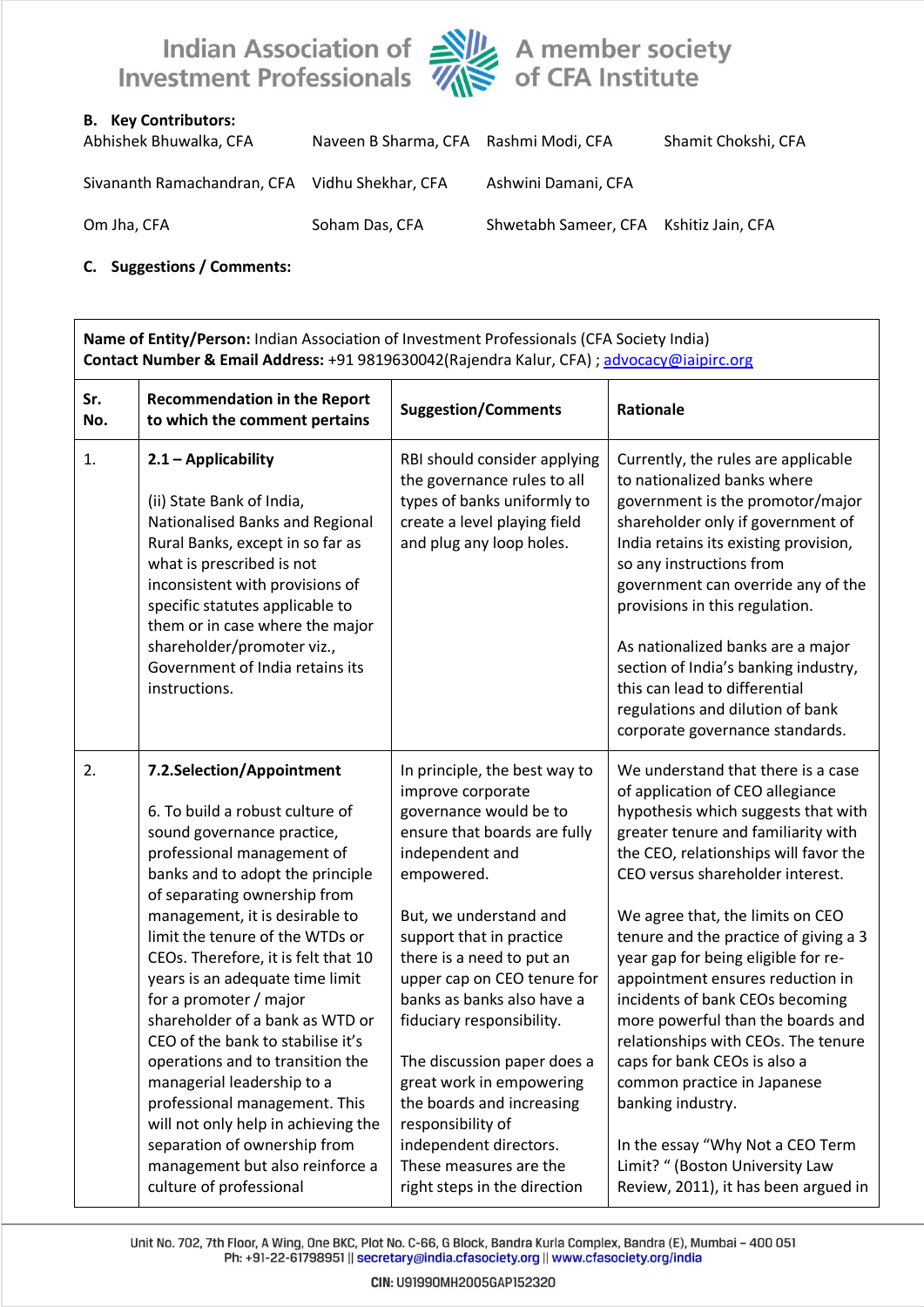Indian Association of Alle A member society<br>Investment Professionals Alle of CFA Institute



|   | management. Further, in the<br>overall interest of good<br>governance, a management<br>functionary who is not a<br>promoter / major shareholder<br>can be a WTD or CEO of a bank<br>for 15 consecutive years.<br>Thereafter, the individual shall be<br>eligible for re-appointment as<br>WTD or CEO only after the<br>expiration of three years. During<br>this three-year period the<br>individual shall not be appointed<br>or associated with the bank in<br>any capacity, either directly or<br>indirectly, advisory or otherwise.<br>On the date of issuance of the<br>guideline/directions on the<br>matter by the Reserve Bank<br>(basis this discussion paper),<br>banks with WTDs or CEO who<br>have completed 10 or 15 years<br>shall have two years or upto the<br>expiry of the current tenure,<br>whichever is later, to identify and<br>appoint a successor. | of improving corporate<br>governance in banks.<br>We would also suggest that<br>empowering the nomination<br>committee and making sure<br>that it is entirely<br>independent of the CEO,<br>executive management and<br>insiders is the best way to<br>achieve this objective. | favor of CEO term limits and says<br>that as director tenures continue to<br>shorten, longer-term CEOs may<br>begin to use their relative longevity<br>to their own personal advantage,<br>potentially at shareholder expense.<br>Equalizing terms in office may be<br>necessary simply to level the playing<br>field. The costs of doing so can be<br>prohibitive - and, at this stage,<br>those costs are difficult to ascertain.<br>Nevertheless, as perceptions of the<br>corporation continue to evolve, the<br>benefits of a CEO term limit - or<br>other regulation that minimizes the<br>costs of tenure - may increasingly<br>favor a new approach.<br>But, we are also concerned that<br>CEO term limits may actually lead to<br>short term focus from the CEOs<br>instead of putting the focus on long<br>term objectives and tasks.<br>Also, we were not able to find any<br>research suggesting a particular<br>tenure limits which is appropriate<br>for banks so our concern is that<br>fixing one limit for all banks may be<br>a one size fits all solution to the<br>problem. |
|---|-----------------------------------------------------------------------------------------------------------------------------------------------------------------------------------------------------------------------------------------------------------------------------------------------------------------------------------------------------------------------------------------------------------------------------------------------------------------------------------------------------------------------------------------------------------------------------------------------------------------------------------------------------------------------------------------------------------------------------------------------------------------------------------------------------------------------------------------------------------------------------|--------------------------------------------------------------------------------------------------------------------------------------------------------------------------------------------------------------------------------------------------------------------------------|-------------------------------------------------------------------------------------------------------------------------------------------------------------------------------------------------------------------------------------------------------------------------------------------------------------------------------------------------------------------------------------------------------------------------------------------------------------------------------------------------------------------------------------------------------------------------------------------------------------------------------------------------------------------------------------------------------------------------------------------------------------------------------------------------------------------------------------------------------------------------------------------------------------------------------------------------------------------------------------------------------------------------------------------------------------------------------------------------|
| 3 | <b>6.1 Board Members'</b>                                                                                                                                                                                                                                                                                                                                                                                                                                                                                                                                                                                                                                                                                                                                                                                                                                                   | We welcome the move to                                                                                                                                                                                                                                                         | The diversity in qualifications of                                                                                                                                                                                                                                                                                                                                                                                                                                                                                                                                                                                                                                                                                                                                                                                                                                                                                                                                                                                                                                                              |
|   | Qualification                                                                                                                                                                                                                                                                                                                                                                                                                                                                                                                                                                                                                                                                                                                                                                                                                                                               | enhance and ensure the                                                                                                                                                                                                                                                         | Board members' enhances their                                                                                                                                                                                                                                                                                                                                                                                                                                                                                                                                                                                                                                                                                                                                                                                                                                                                                                                                                                                                                                                                   |
|   | 2. At least half the number of                                                                                                                                                                                                                                                                                                                                                                                                                                                                                                                                                                                                                                                                                                                                                                                                                                              | diversity in bank boards.                                                                                                                                                                                                                                                      | functional abilities, and brings                                                                                                                                                                                                                                                                                                                                                                                                                                                                                                                                                                                                                                                                                                                                                                                                                                                                                                                                                                                                                                                                |
|   | members of the board of a                                                                                                                                                                                                                                                                                                                                                                                                                                                                                                                                                                                                                                                                                                                                                                                                                                                   | We agree and respect the                                                                                                                                                                                                                                                       | privileged economic resources to                                                                                                                                                                                                                                                                                                                                                                                                                                                                                                                                                                                                                                                                                                                                                                                                                                                                                                                                                                                                                                                                |
|   | banking company shall consist of                                                                                                                                                                                                                                                                                                                                                                                                                                                                                                                                                                                                                                                                                                                                                                                                                                            | views of RBI, that by                                                                                                                                                                                                                                                          | banks.                                                                                                                                                                                                                                                                                                                                                                                                                                                                                                                                                                                                                                                                                                                                                                                                                                                                                                                                                                                                                                                                                          |
|   | persons, who: -                                                                                                                                                                                                                                                                                                                                                                                                                                                                                                                                                                                                                                                                                                                                                                                                                                                             | bringing in people from                                                                                                                                                                                                                                                        | The benefits of a diverse team may                                                                                                                                                                                                                                                                                                                                                                                                                                                                                                                                                                                                                                                                                                                                                                                                                                                                                                                                                                                                                                                              |
|   | (ii) have special knowledge or                                                                                                                                                                                                                                                                                                                                                                                                                                                                                                                                                                                                                                                                                                                                                                                                                                              | diverse backgrounds, boards                                                                                                                                                                                                                                                    | also include better access to capital,                                                                                                                                                                                                                                                                                                                                                                                                                                                                                                                                                                                                                                                                                                                                                                                                                                                                                                                                                                                                                                                          |
|   | practical experience in respect of                                                                                                                                                                                                                                                                                                                                                                                                                                                                                                                                                                                                                                                                                                                                                                                                                                          | will be more equipped to                                                                                                                                                                                                                                                       | creating value for shareholders.                                                                                                                                                                                                                                                                                                                                                                                                                                                                                                                                                                                                                                                                                                                                                                                                                                                                                                                                                                                                                                                                |
|   | one or more of the following                                                                                                                                                                                                                                                                                                                                                                                                                                                                                                                                                                                                                                                                                                                                                                                                                                                | handle the Banking                                                                                                                                                                                                                                                             | A diverse team may also improve                                                                                                                                                                                                                                                                                                                                                                                                                                                                                                                                                                                                                                                                                                                                                                                                                                                                                                                                                                                                                                                                 |
|   | matters namely accountancy,                                                                                                                                                                                                                                                                                                                                                                                                                                                                                                                                                                                                                                                                                                                                                                                                                                                 | operations, more efficiently.                                                                                                                                                                                                                                                  | corporate performance for an                                                                                                                                                                                                                                                                                                                                                                                                                                                                                                                                                                                                                                                                                                                                                                                                                                                                                                                                                                                                                                                                    |
|   | agriculture and rural economy,                                                                                                                                                                                                                                                                                                                                                                                                                                                                                                                                                                                                                                                                                                                                                                                                                                              | Gender diversity has already                                                                                                                                                                                                                                                   | organization.                                                                                                                                                                                                                                                                                                                                                                                                                                                                                                                                                                                                                                                                                                                                                                                                                                                                                                                                                                                                                                                                                   |
|   | banking, co- operation,                                                                                                                                                                                                                                                                                                                                                                                                                                                                                                                                                                                                                                                                                                                                                                                                                                                     | been a part of the SEBI rules                                                                                                                                                                                                                                                  | The research paper "The value of                                                                                                                                                                                                                                                                                                                                                                                                                                                                                                                                                                                                                                                                                                                                                                                                                                                                                                                                                                                                                                                                |
|   | economics, finance, law, small                                                                                                                                                                                                                                                                                                                                                                                                                                                                                                                                                                                                                                                                                                                                                                                                                                              | for listed companies and                                                                                                                                                                                                                                                       | board diversity in banking: evidence                                                                                                                                                                                                                                                                                                                                                                                                                                                                                                                                                                                                                                                                                                                                                                                                                                                                                                                                                                                                                                                            |
|   | scale industry, information                                                                                                                                                                                                                                                                                                                                                                                                                                                                                                                                                                                                                                                                                                                                                                                                                                                 | The Companies' Act, also                                                                                                                                                                                                                                                       | from the market for corporate                                                                                                                                                                                                                                                                                                                                                                                                                                                                                                                                                                                                                                                                                                                                                                                                                                                                                                                                                                                                                                                                   |
|   | technology, payment and                                                                                                                                                                                                                                                                                                                                                                                                                                                                                                                                                                                                                                                                                                                                                                                                                                                     | prescribes the appointment                                                                                                                                                                                                                                                     | control, published by Jens                                                                                                                                                                                                                                                                                                                                                                                                                                                                                                                                                                                                                                                                                                                                                                                                                                                                                                                                                                                                                                                                      |
|   | settlement systems, human                                                                                                                                                                                                                                                                                                                                                                                                                                                                                                                                                                                                                                                                                                                                                                                                                                                   | of one women director on                                                                                                                                                                                                                                                       | Hagendorff & Kevin Keasey, 2008,                                                                                                                                                                                                                                                                                                                                                                                                                                                                                                                                                                                                                                                                                                                                                                                                                                                                                                                                                                                                                                                                |
|   | resources, risk management,                                                                                                                                                                                                                                                                                                                                                                                                                                                                                                                                                                                                                                                                                                                                                                                                                                                 | board.                                                                                                                                                                                                                                                                         | also finds that board diversity                                                                                                                                                                                                                                                                                                                                                                                                                                                                                                                                                                                                                                                                                                                                                                                                                                                                                                                                                                                                                                                                 |

Unit No. 702, 7th Floor, A Wing, One BKC, Plot No. C-66, G Block, Bandra Kurla Complex, Bandra (E), Mumbai - 400 051<br>Ph: +91-22-61798951 || secretary@india.cfasociety.org || www.cfasociety.org/india